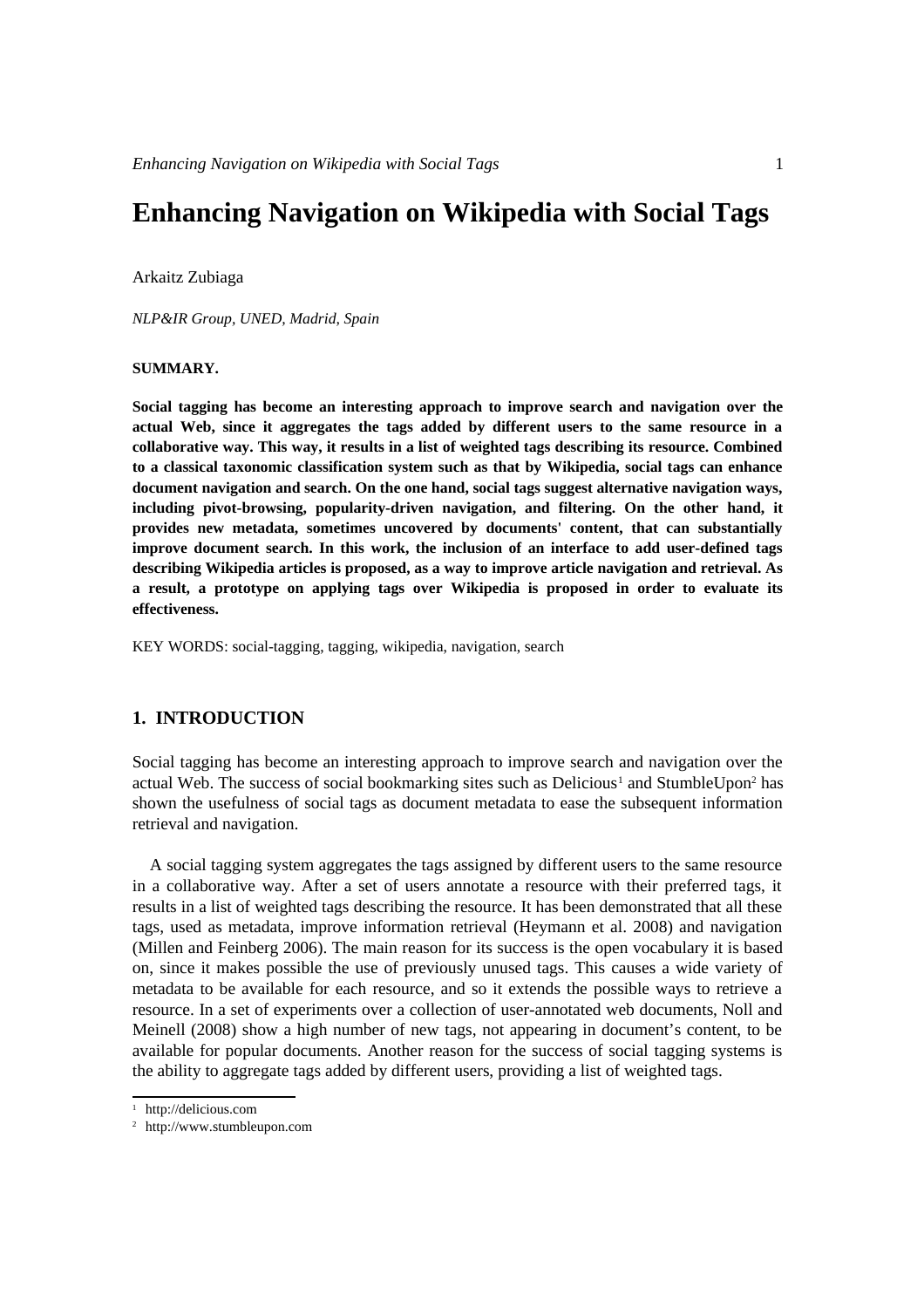Article navigation and search on Wikipedia is one of the most important issues to successfully access to the information it offers. The free encyclopedia provides the following navigation methods:

- **Search engine:** the search engine provided by MediaWiki adds the possibility to search articles by means of keywords, like in any search engine, such as Google. This is a good approach to look for an unknown article name. Anyway, the lack of many words in articles' content may difficult the retrieval.
- **Category-driven navigation:** the taxonomy of Wikipedia allows to browse articles sharing the same category, and going through parent and child categories. Though this is very interesting to organize all the content in Wikipedia, a taxonomy is always limited to the defined categories and, on the other hand, an article may only be present or not in a category, without different weights on that relation.
- **Link-driven navigation:** one of the main characteristics of Wikipedia is the high number of links its articles usually have. These links provide the way to navigate through related articles. Anyway, navigating this way is subject to link availability, and the fact of not finding the desired article could make us think it does not exist.

So there are multiple ways to navigate through Wikipedia, but could social tagging improve article search and retrieval? This issue is covered in this work.

# **2. SOCIAL TAGGING**

Social tagging has become an effective approach to annotate documents and other items since its early implementations on sites such as the well-known social bookmarking site Delicious. Tags are an open way to assign keywords to an item, in order to describe it and to ease its subsequent retrieval. As opposed to a classical taxonomic categorization system, they are usually non-hierarchical, and the vocabulary is fully open, so users are free to define the desired keywords. For instance, a user could tag Wikipedia as *free*, *encyclopedia* and *web2.0* whereas another user could use *collaborative* and *information* tags to annotate it.

A tagging system becomes social when these tags are publicly visible, and so profitable for anyone. A user could take advantage of tags defined by others to retrieve a resource, e.g., a web site.

Tagging systems can, generally, be categorized into two types:

• **Simple tagging:** Only the owners of the resource add tags to it. For instance, Flickr<sup>[3](#page-1-0)</sup> can be considered a simple tagging system, where only the user uploading an image/photo tags it.

<span id="page-1-0"></span><sup>3</sup> http://www.flickr.com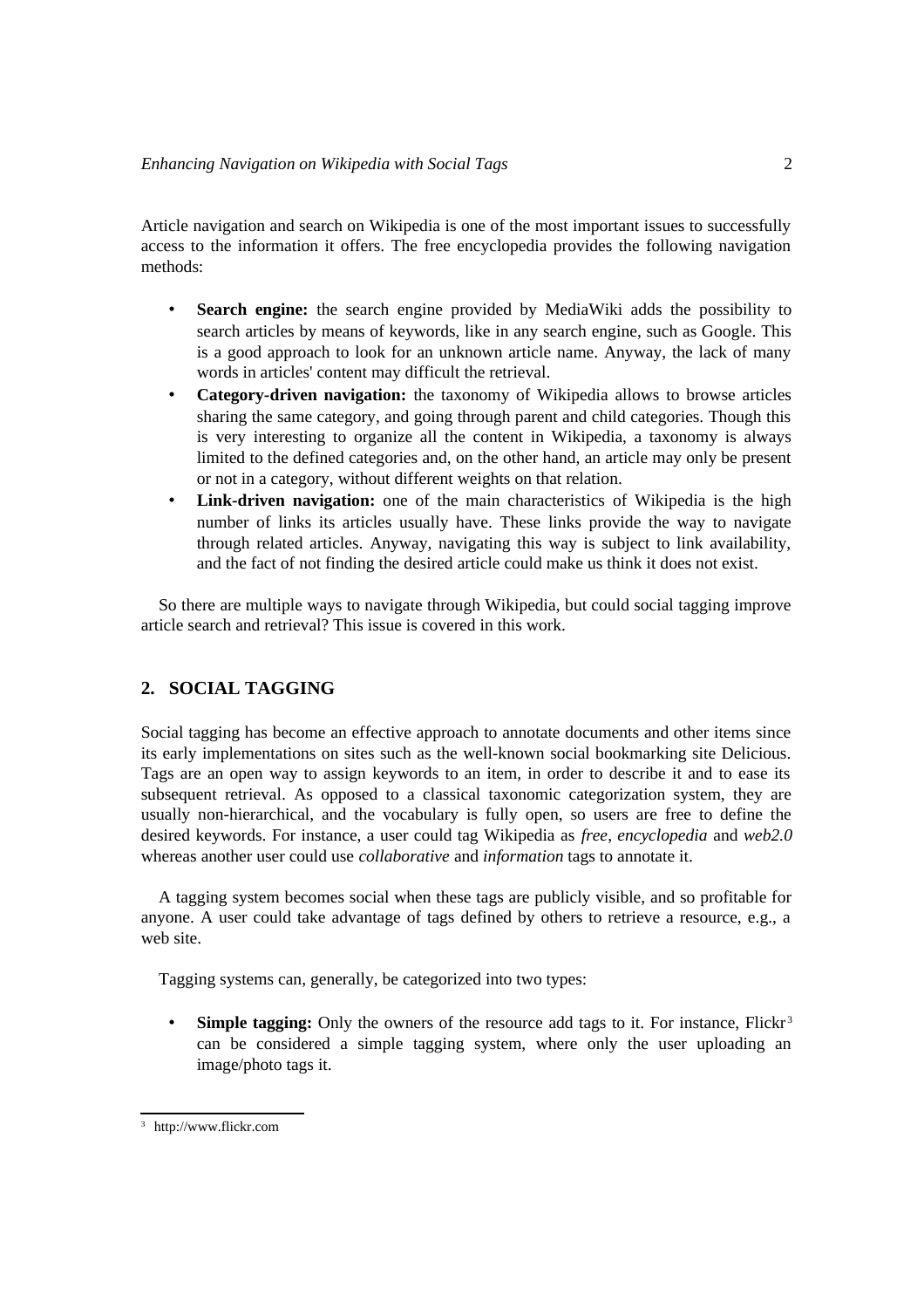

*Figure 1: Example of a simple tagging system*

• **Collaborative tagging:** All the users can tag a resource, not only its author. Generally, tags are defined by resources' users, and as a result of many users tagging the same item, a weighted set of tags is available for each resource. For instance, Delicious, as a social bookmarking site, is a collaborative tagging system, where each resource (URL) could be annotated (tagged) by as many users as considered it interesting.



*Figure 2: Example of a collaborative tagging system*

As a result of many users tagging resources, social tagging sites present a tag cloud. A tag cloud is simply a list of the most popular tags in the site. Tags in this list usually have different font sizes, where the bigger font size the more resources it has in it. The Figure [3](#page-3-0) shows a tag cloud on Delicious, where noticeably *blog* and *design* tags are the most popular in the site.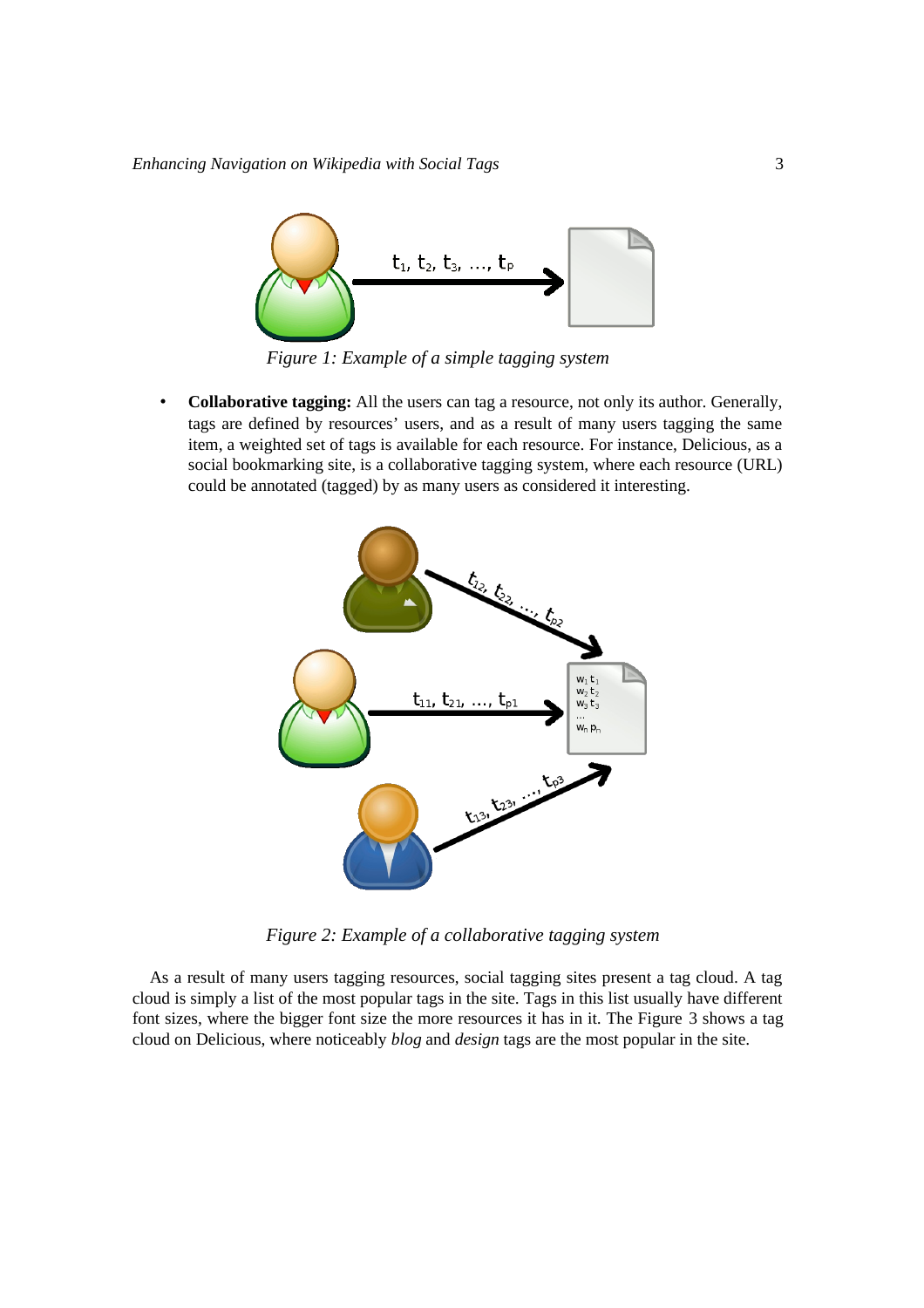#### *Enhancing Navigation on Wikipedia with Social Tags* 4

| Sort: Alphabetically   By size                                                                                                                    |  |
|---------------------------------------------------------------------------------------------------------------------------------------------------|--|
| net 2008 3d advertising aiax and animation api apple architecture art article articles artist audio <b>blog</b> blogging blogs book books browser |  |
| business car cms code collaboration comics community computer converter cooking cool CSS culture data database desitop desktop                    |  |
| development div documentation download downloads drupal ebooks economics education electronics email entertainment environment fashion            |  |
| fic film finance firefox flash flex flickr food forum free freeware fun funny gallery game games geek google government graphics green            |  |
| quide hardware health history home hosting house howto html humor icons illustration images imported information inspiration interactive          |  |
| interesting internet iphone japan java <b>jaVaSCript</b> jobs jquery kids language learning library linux list lists literature mac magazine      |  |
| management maps marketing math media microsoft mobile money movie movies mp3 MUSIC network networking news online opensource                      |  |
| osx people phone photo photography photos photoshop php plugin podcast politics portfolio privacy productivity programming psychology             |  |
| python radio rails realestate recipe recipes <b>reference</b> religion research resources reviews rss ruby rubyonrails school Science search      |  |
| security seo shop shopping social socialnetworking SOftware statistics streaming teaching tech technology tips todo tool tools toread             |  |
| travel tutorial tutorials tv twitter typography ubuntu usability video videos vim visualization web web2.0 webdesign webdev wiki wikipedia        |  |
| windows wishlist wordpress work writing voutube                                                                                                   |  |

<span id="page-3-0"></span>*Figure 3: Example of a tag cloud (Extracted from Delicious)*

# **3. INCLUDING TAGS INTO NAVIGATION**

The navigation methods offered by Wikipedia shown above are very interesting, and complementary as well. Nonetheless, it may sometimes be insufficient to find the desired article. Classical information repositories such as the Open Directory Project<sup>[4](#page-3-1)</sup> (ODP) rely on a top-down categorization system, whereas other sites like Amazon<sup>[5](#page-3-2)</sup> successfully combine it with a bottom-up social tagging system. Amazon believes that social tags can substantially fulfill search keywords by users, sometimes uncovered by the taxonomy or the resource's content itself. Besides the classical navigation by means of articles pertaining to a category in a taxonomic system, social tags suggest alternative ways (Smith 2007):

- **Pivot-browsing:** this means moving through an information space by choosing a reference point to browse, e.g., pivoting on a tag allows to look for related tags.
- **Popularity-driven navigation:** sometimes a user would like to get documents that are popular for a known tag, e.g., retrieving only the documents where a tag has been topweighted.
- **Filtering:** social tagging allows to separate the stuff you do not want from the stuff you do want, e.g., gathering documents containing a tag but excluding another one.

#### **3.1 Benefits of Tagging**

Social tags may enhance the navigation and search through huge collections of information like Wikipedia. Some of the advantages of social tags are the following:

It is very simple for a user to define tags for an article. A user can define some keywords, as if they were the keywords he would use to look for the article in a search engine.

<span id="page-3-1"></span><sup>4</sup> http://www.dmoz.org

<span id="page-3-2"></span><sup>5</sup> http://www.amazon.com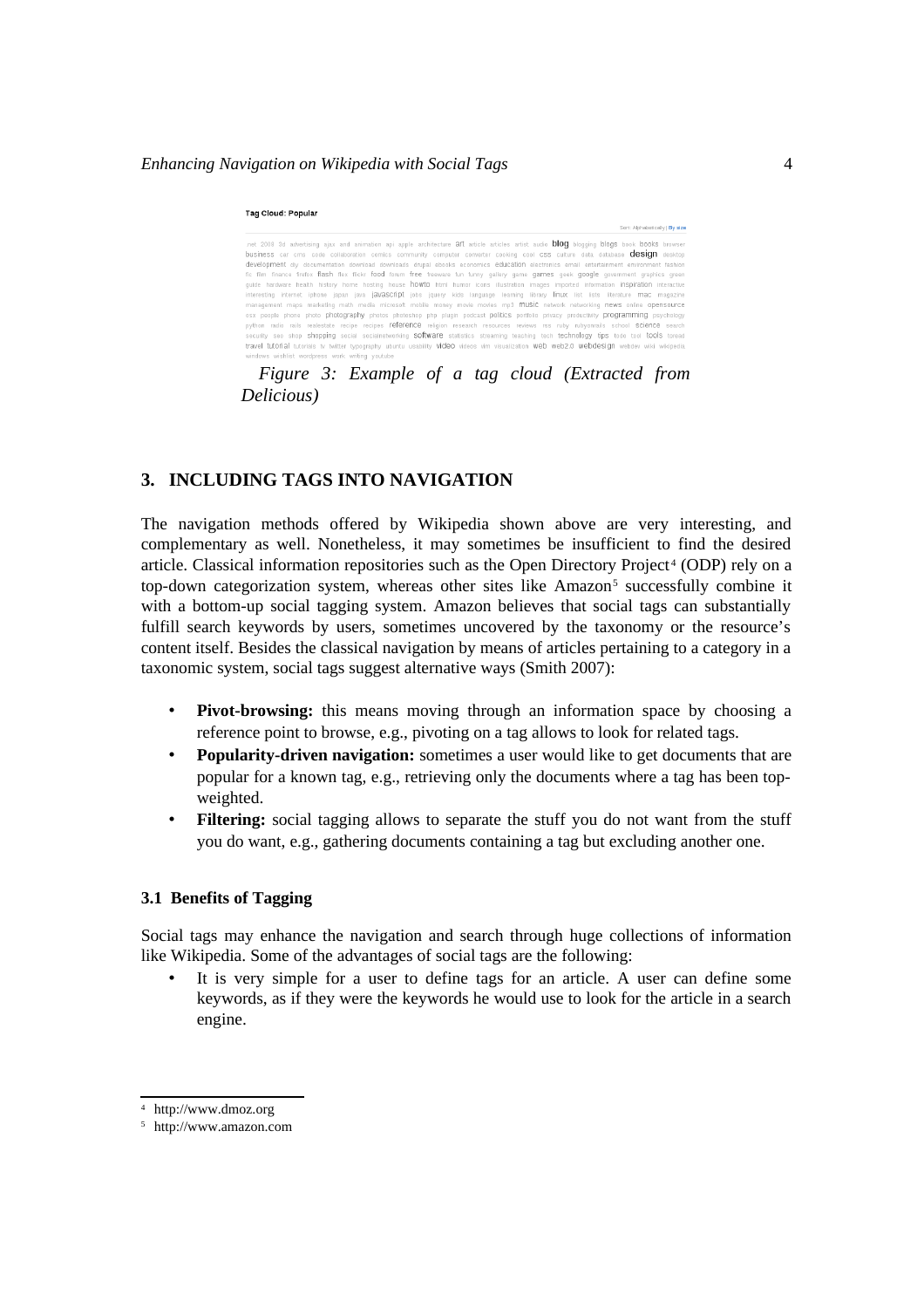## *Enhancing Navigation on Wikipedia with Social Tags* 5

- Tags rely in an open vocabulary, and so it may continue increasing in order to adjust to the needs of new data. A user does not need to check which tags already exist, unlike with categories.
- Each user can assign different tags to the same resource. This allows to create a list of weighted tags for each article, aggregating all users' tags. This means that each tag is not only present or not for each article, but it may have a weight of relevance, indicating how relevant the tag is for the article.

# **3.2 Enhancing Taxonomies by means of Tagging**

The features of both categories and tags have been shown above. However, it is really important to evaluate whether a system with categories could be improved by using tags. The main advantages of adding tags to a taxonomic system are:

- Providing the aforementioned new ways to navigate.
- Providing new terms to describe the articles, and so the search engine could rely in a higher amount of words to search on.
- Providing a bottom-up classification, instead of a top-down one.

# **3.3 Avoiding Tag Mess**

On the other hand, a tagging system also has its drawbacks. The fact of relying on an open vocabulary could also be a disadvantage if it is not handled as it should. A user could define a tag like "science fiction", while other could tag as "science-fiction" or "sci-fi". If the system is able to merge all these tags, and consider them as if they were the same, the results would be better. To achieve this, a great solution is to rely on a method like that by Librarything<sup>[6](#page-4-0)</sup>. This site allows users to define relations between tags, indicating that some of them have the same meaning. A huge community, like that by Wikipedia, could work on relating tags and improving the organization to avoid tag mess.



# **Tag info: science fiction**

Includes: science fiction, science fiction, - science fiction, Ficcao Científica, Fiction (Science Fiction, Fiction (Science Fiction). Fiction-Science fiction. Fiction: Science Fiction. Ficcão Científica. SF - Science Fiction. Sciecne Fiction. Sciience Fiction, Scirnce Fiction, "science fiction", ciencia ficcio, ciencia ficcion, ciencia ficción, ciencia-ficcion, ciència ficció, fantascienza, fiction - science fiction, sceince fiction, scicene fiction, scienc fiction, science fiction, science fictino, science fictio, science fiction., science ficton, science+fiction, science-fiction, science.fiction, science fiction, sciencefiction, sciences fiction, scienes fiction, scinese fiction, sf science-fiction, sisence fiction, sience fiction, sience-fiction (what?)

Tag and its aliases used 691,346 times by 19,941 users.  $\hbox{S}$ 

*Figure 4: An example of related tags on Librarything*

<span id="page-4-0"></span><sup>6</sup> http://www.librarything.com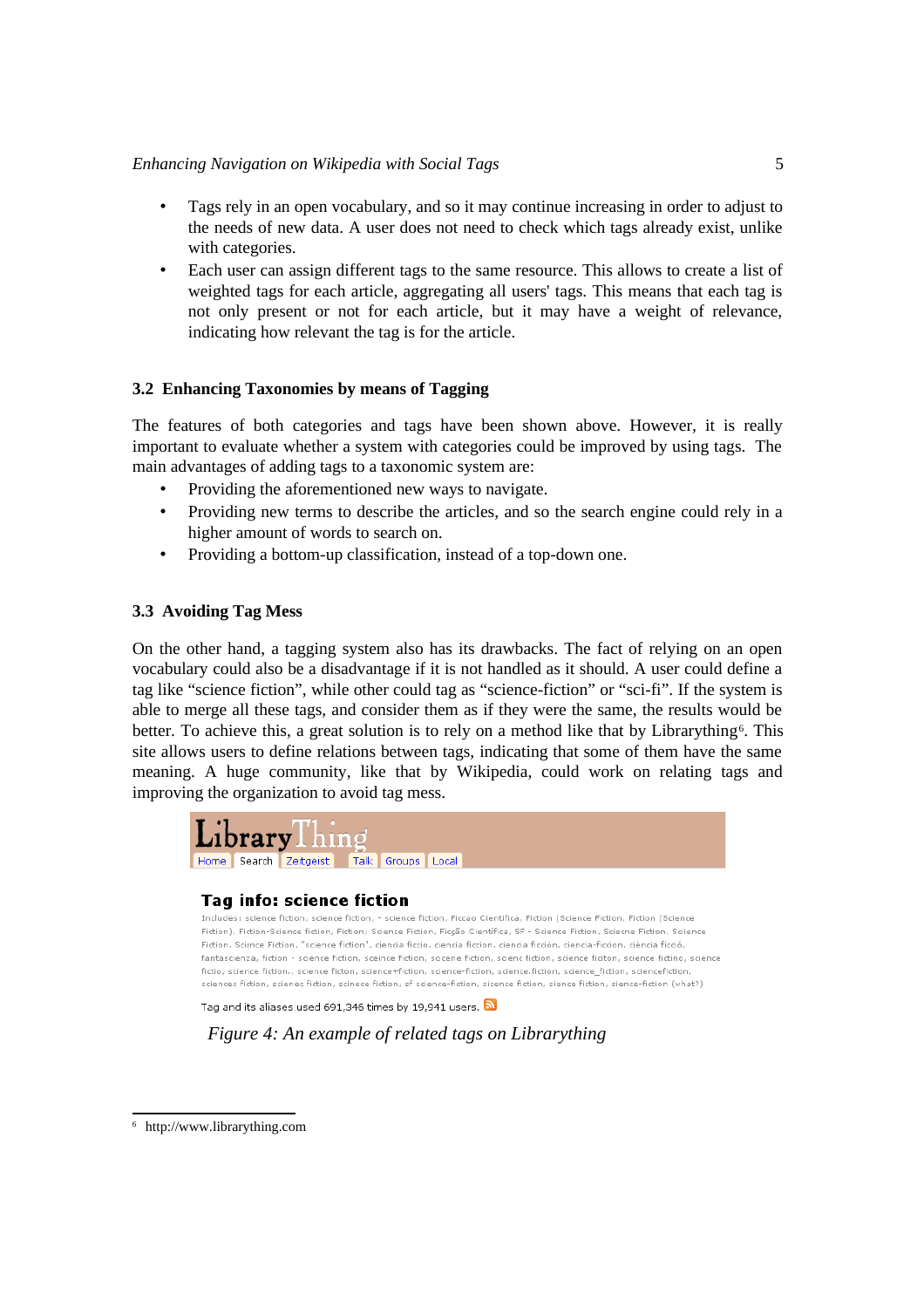#### **4. EXPERIMENTS**

In order to carry out a set of experiments to evaluate whether social tagging could help improving navigation and search through Wikipedia, a prototype on applying tags over the English version of the free encyclopedia has been developed. This prototype uses tag information collected from Delicious, as explained below. The prototype is available on the web<sup>[7](#page-5-0)</sup>.

## **4.1 Dataset Generation**

To create the prototype on tags over Wikipedia, a set of tags for the English version of the free encyclopedia was gathered. Starting with a set of more than 2 million articles from the English Wikipedia on April 2009, the tag information for each of these articles was retrieved from the social bookmarking site Delicious. All this tag information included some non-relevant tags within the Wikipedia environment, which were removed from the list. These tags were *wikipedia*, *reference* and *wiki*. These tags seem to be interesting to describe the Wikipedia itself, but not each of its articles. Finally, only the articles annotated by at least 10 users in Delicious were preserved.

As a result, a dataset with 20,764 tagged Wikipedia articles was generated. This dataset is available for download<sup>[8](#page-5-1)</sup>.

#### **4.2 Results**

The results of using this tag data over Wikipedia can be evaluated in two ways. On the one hand, in a qualitative way, by means of navigating through the prototype mentioned above. This prototype allows us to evaluate whether it is helpful to improve article navigation and retrieval. The new navigation ways by means of pivot-browsing, filtering and popularity-based navigation seem to be really interesting.

On the other hand, a quantitative analysis can also be done by means of analyzing tag data. Aggregating all the tags with their weights from all the articles generated a tag cloud where some tags like *programming*, *psychology*, *science*, *research*, *software* and *architecture* stand out (see Figure [5\)](#page-6-0).

<span id="page-5-0"></span><sup>7</sup> http://taggedwiki.zubiaga.org

<span id="page-5-1"></span><sup>8</sup> http://nlp.uned.es/social-tagging/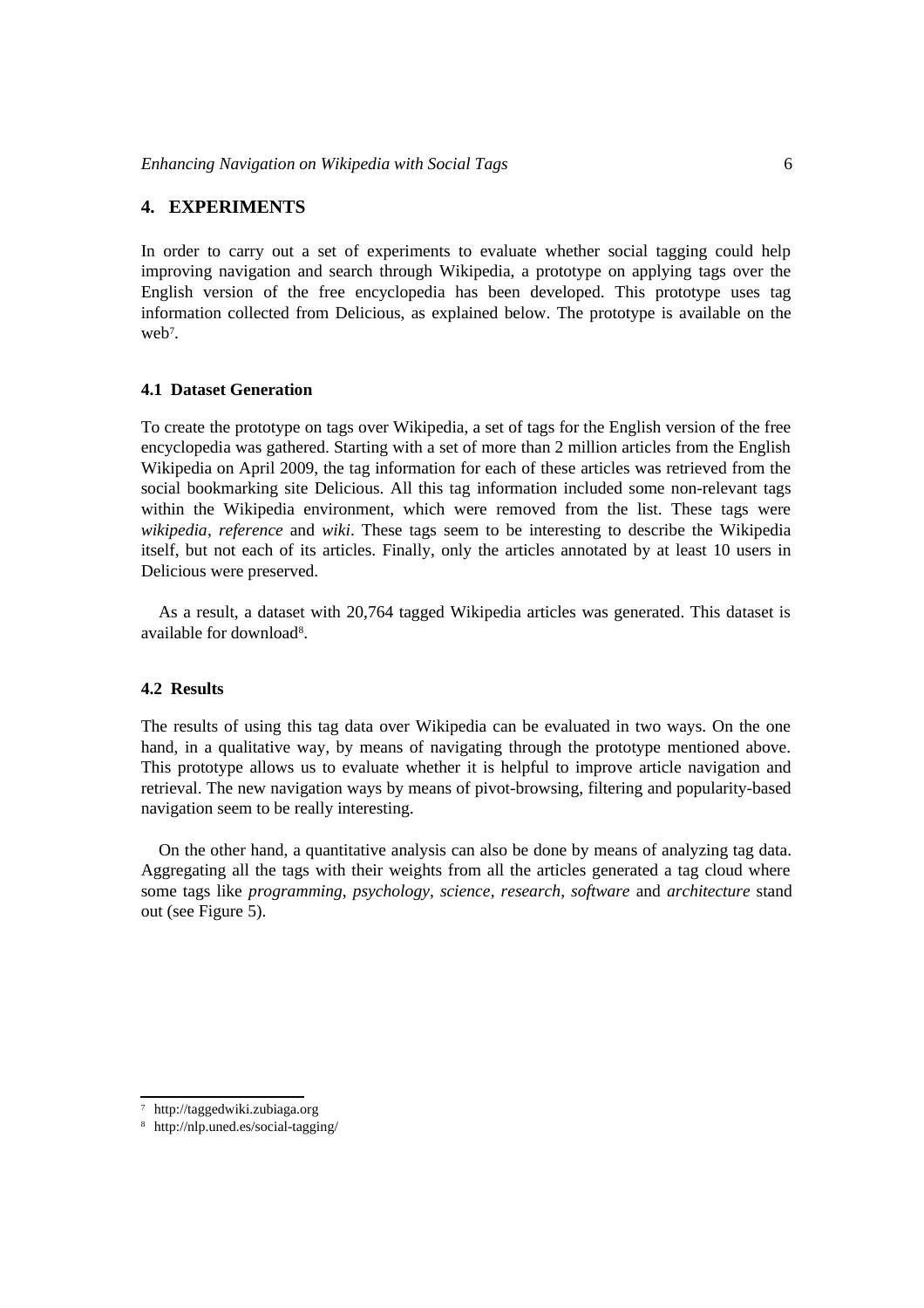| Special:Tag Cloud                                                                                                                                                                                                                                                                                                                                                                                                                                                                                                                                                                                                                                                                                                                                                                                                                                                                                                                                                                                      |
|--------------------------------------------------------------------------------------------------------------------------------------------------------------------------------------------------------------------------------------------------------------------------------------------------------------------------------------------------------------------------------------------------------------------------------------------------------------------------------------------------------------------------------------------------------------------------------------------------------------------------------------------------------------------------------------------------------------------------------------------------------------------------------------------------------------------------------------------------------------------------------------------------------------------------------------------------------------------------------------------------------|
| From Wikipedia, the free encyclopedia                                                                                                                                                                                                                                                                                                                                                                                                                                                                                                                                                                                                                                                                                                                                                                                                                                                                                                                                                                  |
| agile ai ajax algorithm algorithms architecture art article articles artist audio<br>biology book books brain business code collaboration community comparison<br>computer cool cryptography culture data database definition design development<br><b>economics</b> education encyclopedia energy english environment evolution film finance<br>folksonomy food framework free fun funny future game games geek google graphics gtd<br>hardware health history howto html humor geas information inspiration<br>interesting internet japan java javascript knowledge language law learning lifehacks linguistics linux list literature logic management marketing math<br>mathematics media memory microsoft mind mobile money movies music mythology network<br>networking opensource patterns people philosophy photography physics<br>politics productivity programming psychology religion research resource<br>science seri search security semanties social socialnetworking sociology SOftWare |

<span id="page-6-0"></span>*Figure 5: The resulting tag cloud for the experiments*

Taking into account the occurrences of the tags within the articles, different views could be applied. The occurrence of a tag can be checked within an article's content, within the category names where the article is classified, or even within the whole document (both categories and content) (see Table [1\)](#page-6-1). It is noteworthy that tags are only present in less than 50% of the articles' content, and less than 8% of the categories. This shows how lots of new terms occurred for each article, simply by using social tags.

On the other hand, the occurrence of the tags within the articles varies depending on the number of tags the article has. An article from Wikipedia annotated on Delicious could only have 2, 3 or 4 different tags, while another one could have 30 different tags. An analysis separating the articles depending on the number of tags they have, shows how the more tags an article has, the more new terms (tags) emerge (see Figure [6\)](#page-7-0).

|                   | Found   | <b>Not Found</b> | % Found |
|-------------------|---------|------------------|---------|
| <b>Document</b>   | 251,139 | 206,569          | 54.86%  |
| <b>Content</b>    | 202,151 | 255,557          | 44.16%  |
| <b>Categories</b> | 35,237  | 422,471          | 7.70%   |

<span id="page-6-1"></span>*Table 1: Tag presence stats for the experiments*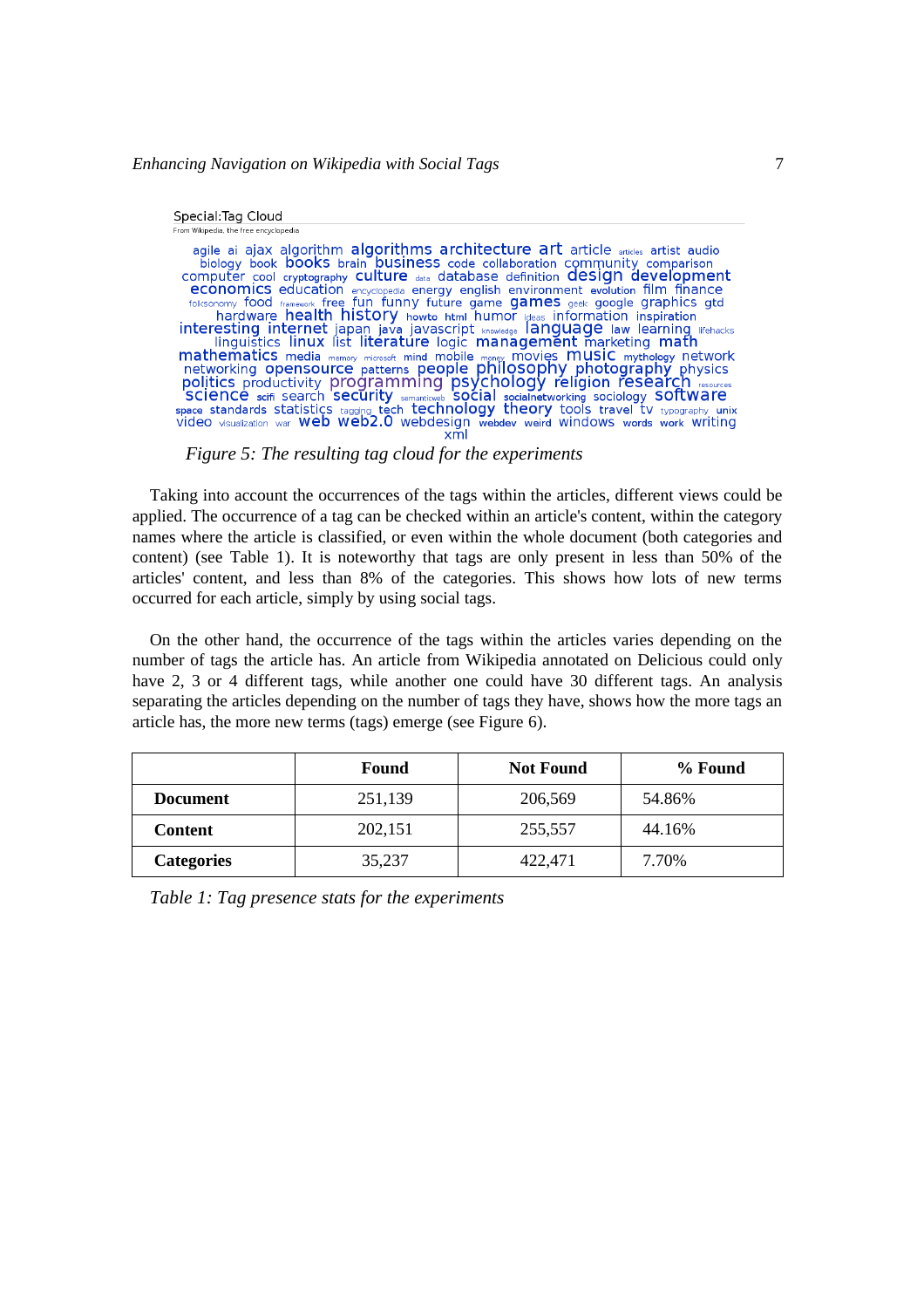

<span id="page-7-0"></span>*Figure 6: Percent of tags presence, depending on the number of tags its article has*

Finally, some examples show that there are lots of articles not containing an apparently related term on its content, but contained within its set of tags. Some examples are:

- Users defined the tag *programming* for the article *Framework*, but that word is not present in the document.
- The same occurs for the tag *mathematics* in the article *Zipf's law*.
- As well as for the tag *audio* in the article *List of Internet stations*.

# **5. CONCLUSIONS**

The present work shows how a tagging system can be integrated within a taxonomic system and, more precisely, how would a tag-based navigation affects on Wikipedia itself. On the one hand, a qualitative analysis over the presented prototype shows some new ways to navigate through articles:

- Pivot-browsing
- Popularity
- Filtering